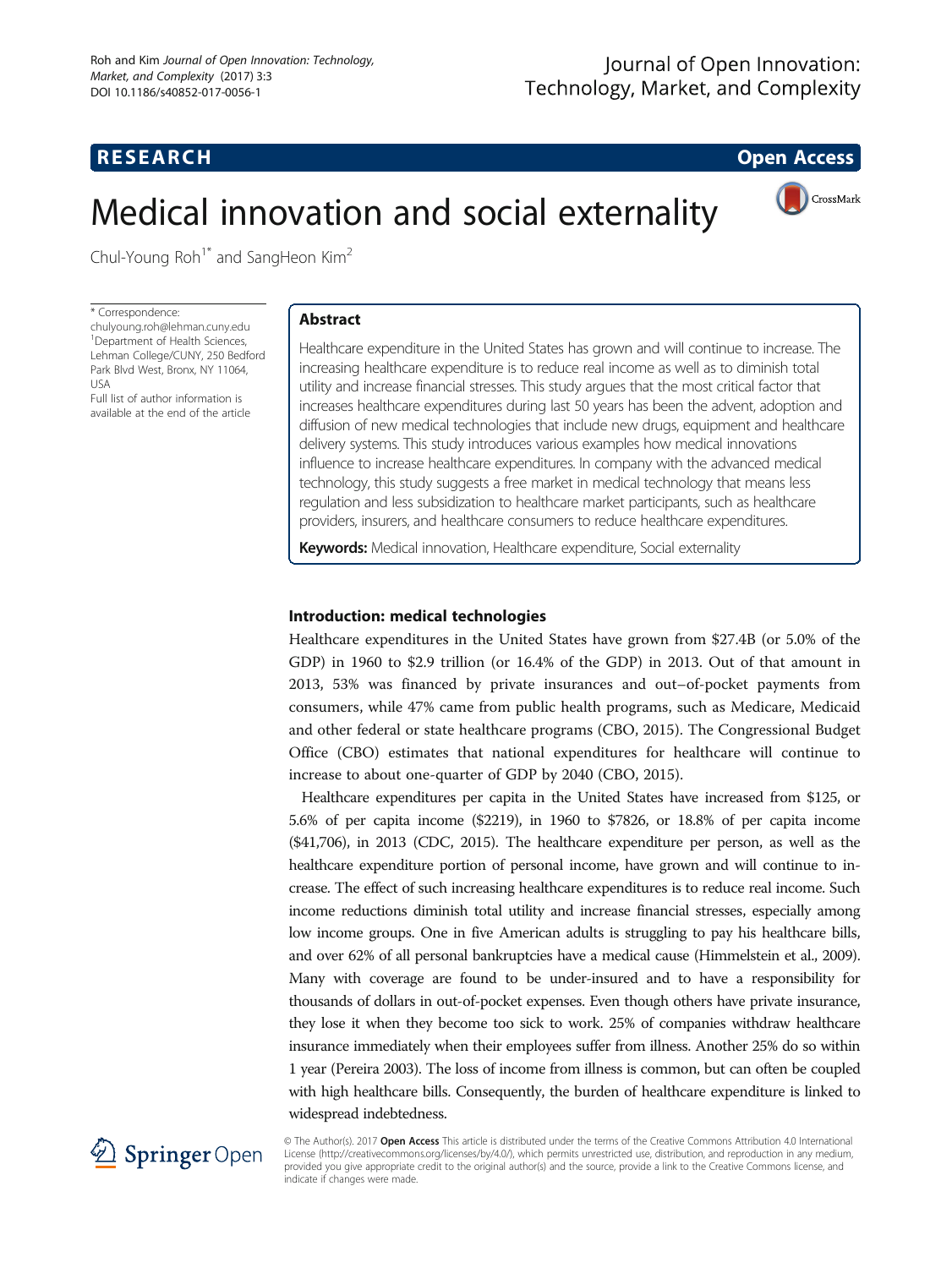In addition to the growth of personal income and to changes in healthcare insurance coverage (which has declined as consumers have had to pay a greater share of medical expenses out-of-pocket), the most critical factor that has influenced the rise of per capita healthcare expenditures during the past 50 years has been the advent, adoption, and diffusion of new clinical technologies and healthcare services (CBO, [2008](#page-6-0)). Such advanced healthcare technologies allow healthcare professionals to diagnose and treat patients in methods that were never previously possible. Many of these healthcare innovations are accompanied with expensive new drugs, equipment, and skills. Other innovations are relatively inexpensive, but the cost of healthcare innovation has increased quickly as growing numbers of healthcare professionals and patients have used them. Even though technical advances in healthcare should reduce expenditures, instead, they have increased total healthcare spending.

#### Technologic innovations in HealthCare

Medical innovations have made significant contributions to improve the healthcare community, especially to expand patient longevity over the past 60 years, while healthcare expenditures have grown much faster than the overall economy. Medical innovations can consist of new medical and surgical procedures, such as joint replacement and angioplasty, equipment such as MRI and implantable defibrillators, and processes such as electronical medical records and transmission of information, and healthcare delivery via telemedicine. But innovations in healthcare delivery in the USA have not taken place and are not needed if the full benefits of innovation are accomplished from diagnostics, therapeutics, and devices (Aspden, [2002\)](#page-6-0). The US health delivery system has been fragmented, and has not developed to accommodate the complexities of healthcare. There has been not enough investment and development in healthcare information systems. It is critical for the government to lead the development of innovations in healthcare delivery systems. Another characteristic of medical innovation is that medical devices and drugs have a different paradigms in innovation. Innovations in medical devices have a significant cost-effective improvement over time rather than innovations in drugs. For instance, innovations in implantable cardioverter defibrillators (ICDs) reduced the average cost of a life-year saved from about \$50,000 in the mid-1990 to nearly \$30,000 currently (Owens et al. [1997](#page-7-0); Sanders et al., [2005](#page-7-0); Weiss et al., [2002](#page-7-0) and Hsu et al. [2002](#page-7-0)). Early cost-effectiveness studies for ICDs should be to present worst-case scenarios and could lead to premature abandonment.

Chandra and Skinner [\(2012\)](#page-6-0) categorized three types of medical innovations based on average cost-effectiveness: (1) highly cost effective medical innovation where usage has a positive externality; (2) medical innovation that is clearly positive for a certain subset of patients, but that is seriously heterogeneous across populations; and (3) one that has poor cost-effectiveness for the overall majority of the patient population.

Innovation in healthcare can reduce expenditure in some instances. Certain types of preventative healthcare, for example, some vaccines, should decrease the chance of patient hospitalization for acute care, but examples of medical innovation that have proven long-term savings are few. Incremental innovation to design and production of healthcare devices can lower costs per unit. Such innovations aim to improve efficiency through lower-cost and higher quality of products and to develop the design and use of the device. This kind of innovation is possible from the contribution of developed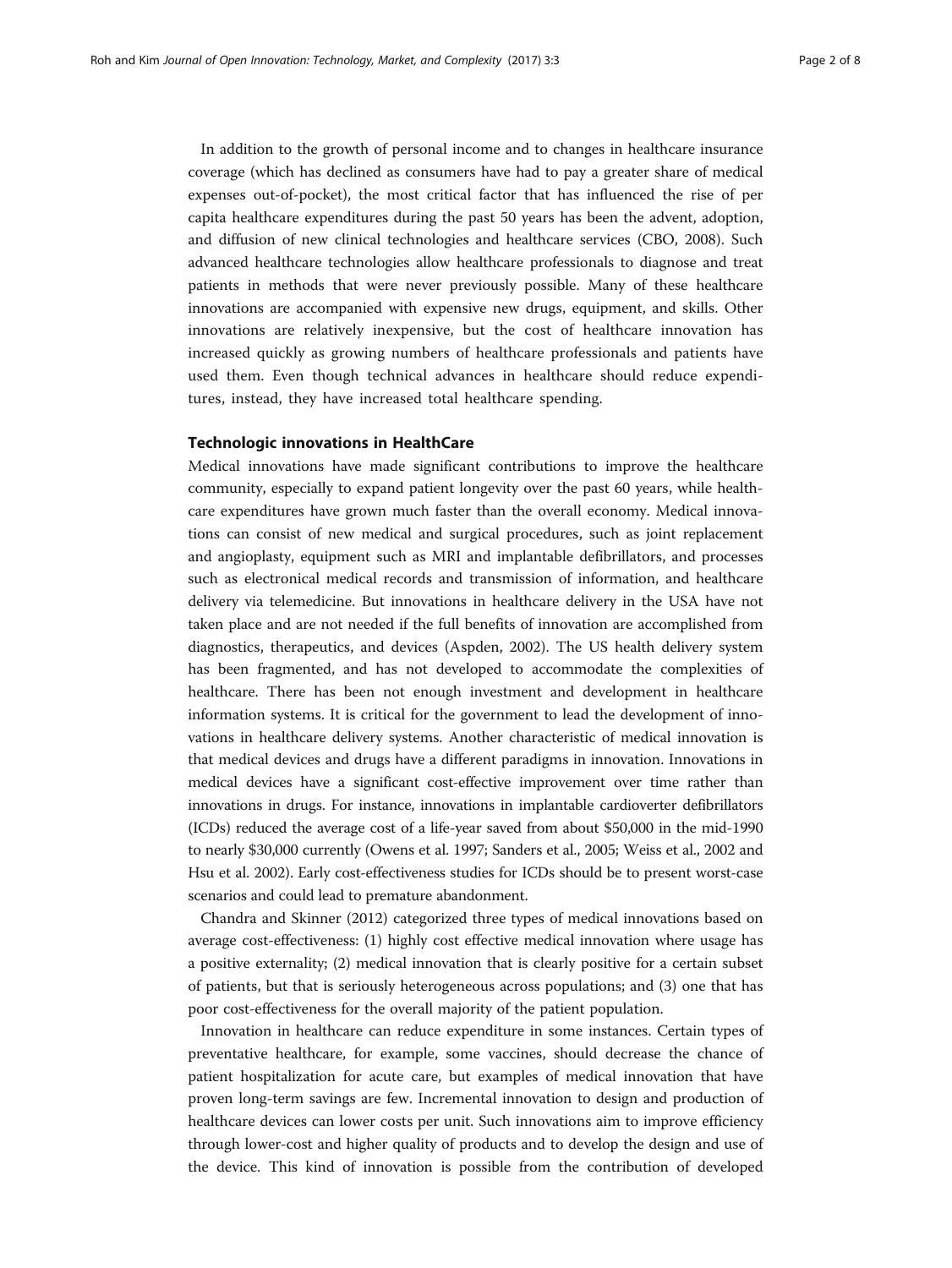digital processing and computing capacity to cure patients and give healthcare a webbased platform and wireless technologies. These innovations may lead to improved productivity because of a reduced unit cost of procedure. On the other hand, these productive innovations cause an increase in demand for these procedures, drugs, and devices, and then serve to increase overall healthcare expenditure.

This type of medical innovation is cost-effective and useful for the relevant population. Improved health behaviors are included in this type of medical innovation (Cutler and Kadiyala, [2003\)](#page-6-0). Antibiotics such as sulphonamide drugs made a contribution to reduce mortality rates in the early 20th century (Cutler et al., [2006\)](#page-7-0). The advent of these drugs had extirpated pneumonia, tuberculosis, dysentery, and venereal disease. The development of low-cost antibiotic drugs made remarkable improvements in outcomes following outbreaks of bacterial meningitis (Chandra and Skinner, [2012](#page-6-0)). Surfactants that treat neonatal acute respiratory distress for newborn babies are highly cost-effective. These drugs were estimated to reduce the possibility of mortality by 30% and proved to be protective of costs that declined by 10% for survivors and 30% for the deceased (Schwartz et al., [1994\)](#page-7-0).

However, these types of medical innovations are not always cost effective. The example is anti-retroviral drugs for HIV treatment to prevent the development of full-blown AIDS. Romley and his colleagues analyzed the life expectancy gains of people infected with HIV between the introduction of cART in 1996 and the 2009 guideline revisions. They concluded the patients who initiated treatment early could expect to live 6.1 years longer, and the earliest initiators could have an extra 9.0 years of life. Total value of life expectancy was \$80 billion, with each life-year valued at \$150,000 from those treatments (Romley et al, [2014\)](#page-7-0). Another example of successful medical innovation is lung cancer treatment. Ramsey and his colleagues evaluated the economic impact of new lung cancer treatments alongside Southwest Oncology group Trial S9509. They estimated the cost-effectiveness of cisplatin plus vinorelbine versus carboplatin plus paclitaxel for patients with advanced non-small-cell lung cancer. They concluded that treatment with cisplatin plus vinorelbine is more cost –effective than treatment with carboplatin plus paclitxel (Ramsey et al., [2002](#page-7-0)). Unfortunately, AIDS and lung cancer treatment cases are the exception rather than the norm.

The second type of medical innovation is one which is cost-effective for some patients but of declining marginal benefit for others. Many healthcare innovations relate to ongoing treatment for the management of chronic conditions such as diabetes and coronary artery disease. These types of healthcare innovations should increase costs in many ways (CBO, [2008](#page-6-0); Newhouse, [1992\)](#page-7-0). Innovative drugs and procedures that improve clinical outcomes and heal patients can change healthcare delivery systems and critical factors to raise healthcare costs. These healthcare innovations save and extend the lives of patients. They are critically important to patients as well as to society. For instance, by the middle of 1960s, the treatment for patients who suffered from coronary artery disease was not expensive, since caregivers did not do much to help patients. The standard treatment for patients with a heart attack was bed rest and morphine. Since then, major innovations in medical technology have made available a series of treatments. Many medical developments that decrease mortality rate and increase longevity of life increase healthcare spending, since surviving patients extend their lives and therefore consume healthcare services for more years.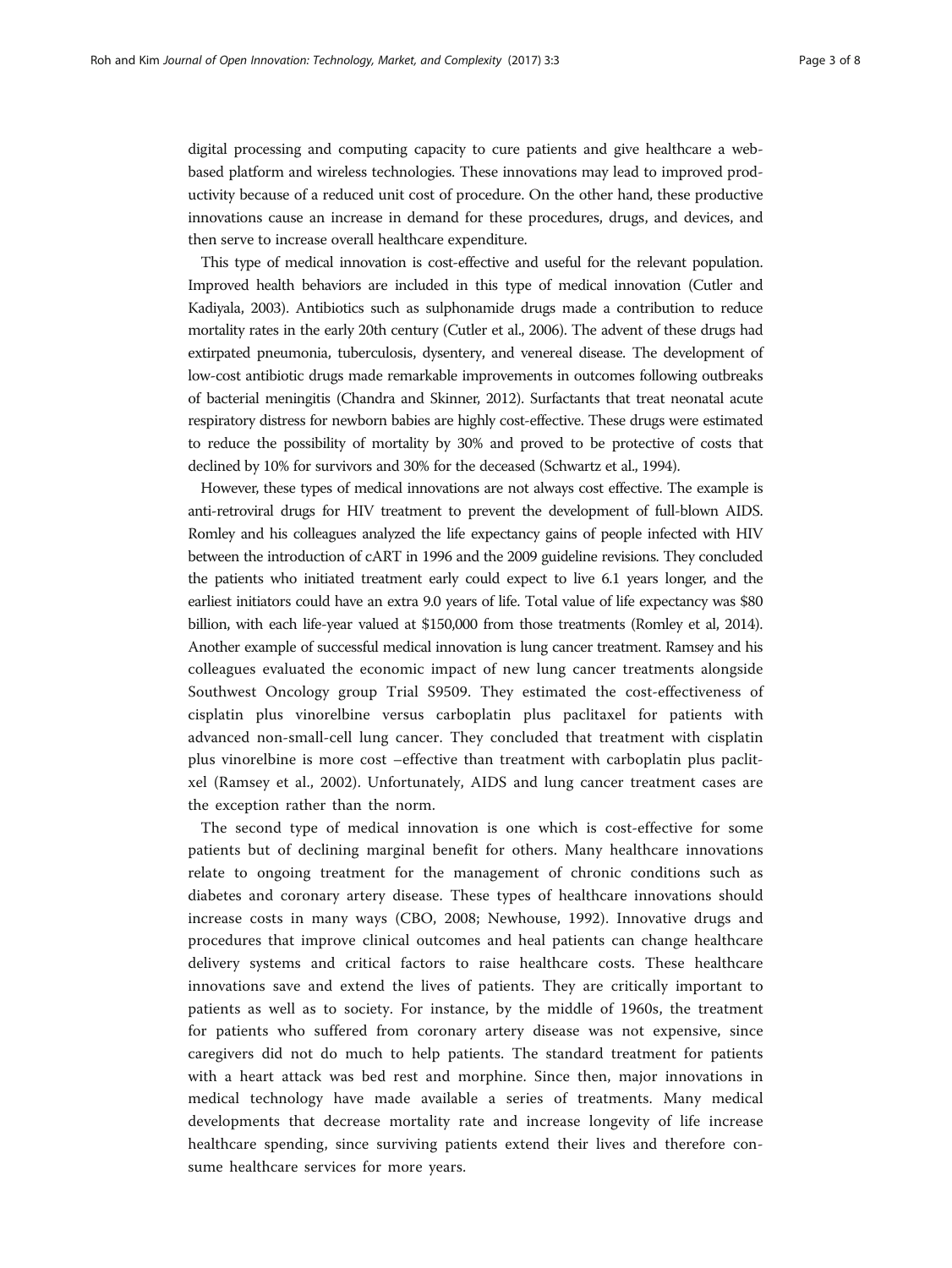Coronary angioplasty, developed in the 1970s, is a procedure used to widen blocked or narrowed coronary arteries (the main blood vessels supplying the heart). This surgery uses a balloon to stretch open a narrowed or blocked artery. However, most modern angioplasty procedures also involve inserting a short wire-mesh tube, called a stent, into the artery during the procedure. The stent is left in place permanently to allow blood to flow more freely. Coronary angioplasty can save cost per procedure for patients at first, but its advent actually increases total healthcare costs. Although this procedure provides the clinical benefits without the risk of open-heart bypass surgery, recurrence of artery blockage after angioplasty occurs frequently. It leads to many repeat procedures, and some failed angioplasties were followed eventually by bypass surgery. Total spending for heart disease patients increased after angioplasty was introduced (Cutler and Huckman [2003](#page-6-0)). Certain types of medical innovation entail fewer risks. For example, laporoscopy, a surgical procedure in which a fiber-optic instrument is inserted through the abdominal wall to view the organs in the abdomen or to permit a surgical procedure, increases costs not because each procedure is expensive, but because so many more patients may use this procedure. Even though healthcare costs per patient decrease, total costs to society as a whole increase (Cutler and Huckman, [2003](#page-6-0)).

The third type of medical innovation is treatment with considerable uncertainty of value or poor cost effectiveness. The classical example is arthroscopic surgery for osteoarthritis of the knee, a surgical procedure that can diagnose and treat problems in the knee joint. Kirkley and their colleagues conducted a single-center, randomized, controlled trial of arthroscopic surgery in patients with moderate-to-severe osteoarthritis of the knee. Patients were randomly assigned to surgical lavage and arthroscopic débridement together with optimized physical and medical therapy or to treatment with physical and medical therapy alone. They found that arthroscopic surgery for osteoarthritis of the knee does provide any additional benefit to optimized physical and medical therapy (Kirkley et al., [2008](#page-7-0)). Barnato et al ([2007](#page-6-0)) examined whether variations across regions in end-of-life (EOL) treatment intensity are related with regional differences in patient preferences for EOL care. They concluded that Medicare beneficiaries preferred a focus on palliative care rather than life-extension care such as ICU for the chronically ill, which increases healthcare costs. Temel et al. ([2010](#page-7-0)) argued that lung cancer patients who were treated with the advanced medical technology experienced worse quality of life and shorter life expectancy as compared with palliative care.

These types of innovations occur in common in health care, and lead to improvements due to reduced healthcare costs per procedure as well as to increased healthcare costs due to increased demand for these procedures. Even though medical innovations make an improvement, healthcare outcomes that change healthcare delivery can be a major contributor to rising healthcare costs. Medical innovations are valuable to patients and society, but they generally come with a significant additional healthcare costs.

#### Healthcare costs and technologic innovation

Most studies argue that medical innovation is the leading driver for rising healthcare expenditure (Wu and Shen [2014,](#page-7-0) Sorenson et al., [2013,](#page-7-0) Newhouse, [1992](#page-7-0), Funchs and Sox [2001,](#page-7-0) Chernew et al., [1998,](#page-6-0) Baker et al., [2003](#page-6-0)). According to Newhouse ([1992](#page-7-0)), medical innovation explains half of the increase in healthcare expenditure in the U.S.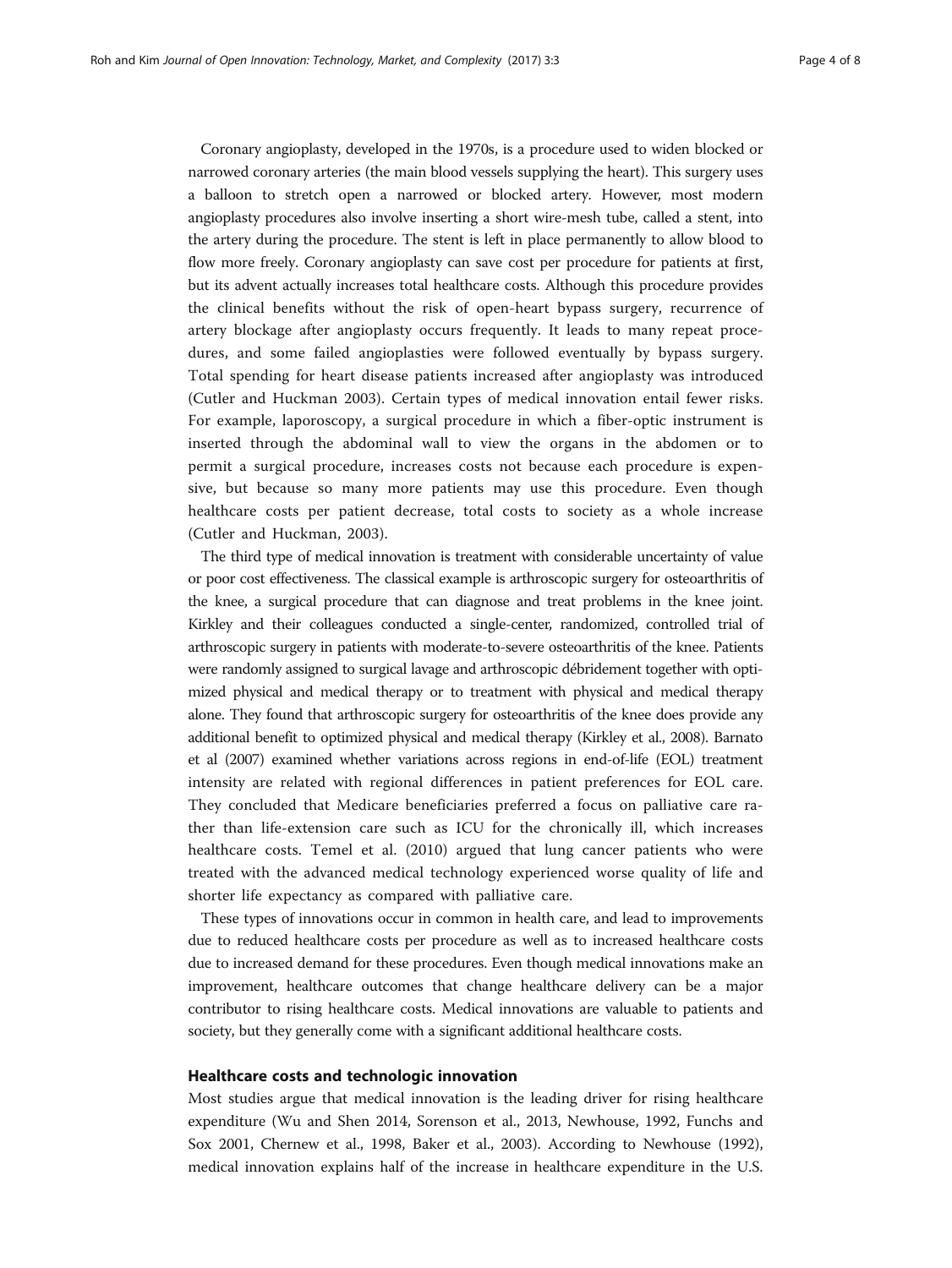over the last half century. For example, television, computers, automobiles, and cell phone, scientific innovations always raise expenditures, even these lower prices (Aaron, [2002\)](#page-6-0). The price of laparoscopic cholecystectomy may be 25% less than one of open cholecystectomy, but the number of both types of cholecystectomy has increased by 60% (Legorreta et al, [1993](#page-7-0)). The growth of healthcare services increases the impact of price per unit. The direction of causality between medical innovation and healthcare expenditure is obvious. Baker et al. ([2003](#page-6-0)) explored the relationship between new medical technologies and healthcare spending and utilization. The study focused on diagnostic imaging, cardiac treatment, cancer, and newborn care technologies. The researchers found that greater availability of medical technology is related to greater per capita use and higher spending on healthcare services. For example, although the increased demand of angioplasty should reduce the number of coronary bypass surgeries, the increased availability of angioplasty is related to more bypass surgery per population among elderly people over 65. Similarly, more magnetic resonance imaging (MRI) does not reduce the use of computed tomography (CT) scans performed.

Hay [\(2003\)](#page-7-0) and Wu and Shen [\(2014\)](#page-7-0) explored the factors that increase hospital inpatient expenditure. They found that with overall levels of economic activity, pricelevel variation, healthcare labor cost, and hospital market structure, technology that hospitals use is the critical cost driver in inpatient expenditures. According to the CBO report (2008), the procedure for bone marrow transplantation (also called as stem cell transplant) was used in treating a relatively small number of patients with aplastic anemia as well as some patients with leukemia in the late 1960s. Medical innovations in bone marrow transplantation have scaled up the group of patients who suffer from multiple myeloma, lymphoma, sickle cell disease, and other conditions. One major medical innovation in the 1990s was the advent of autologous transplantation that uses the patient's own stem cells. This medical innovation has greatly expanded the set of patients who need this type of therapy. Another example is joint replacement. Joint replacement surgery was introduced in the 1960. The innovated metals and plastics of today are stronger, longer-lasting, and less subject to corrosion than earlier models, and produce better long-term outcomes. Surgery for hip replacement performed in the U.S has been increasing and has become more common in younger patients. Over a 10 year period earlier in the decade, the number of hip replacements increased from 138,700 in 2000 to 310,800 in 2010. The number of hip replacements has increased by more than double in those aged 45 to 54 to 51,900 (Wolford et al., [2015](#page-7-0)).

Medical innovation has commanded a higher price per unit of healthcare services in the United States compared with other countries (Reinhardt et al., [2002\)](#page-7-0). For example, greater intensive care use in the U.S. was most notable with elderly people; among patients over age 85 in the U.S., intensive care was used prior to 31.5% of medical deaths and 61.0% of surgical deaths, versus 1.9 and 8.5% of deaths, respectively, in the United Kingdom (Wunsch et al., [2009\)](#page-7-0). This does not indicate that the United Kingdom refers too few patients to intensive care or the United States too many. Coupled with the cost-ineffectiveness of intensive care unit (ICU) days, the increase in ICU days in the U.S. is consistent with overall poor productivity in U.S. healthcare expenditures. The U.S. had almost three times more cardiac surgery units and catheterization laboratories than Canada, Germany, and other OECD countries. In 1997, the number of coronary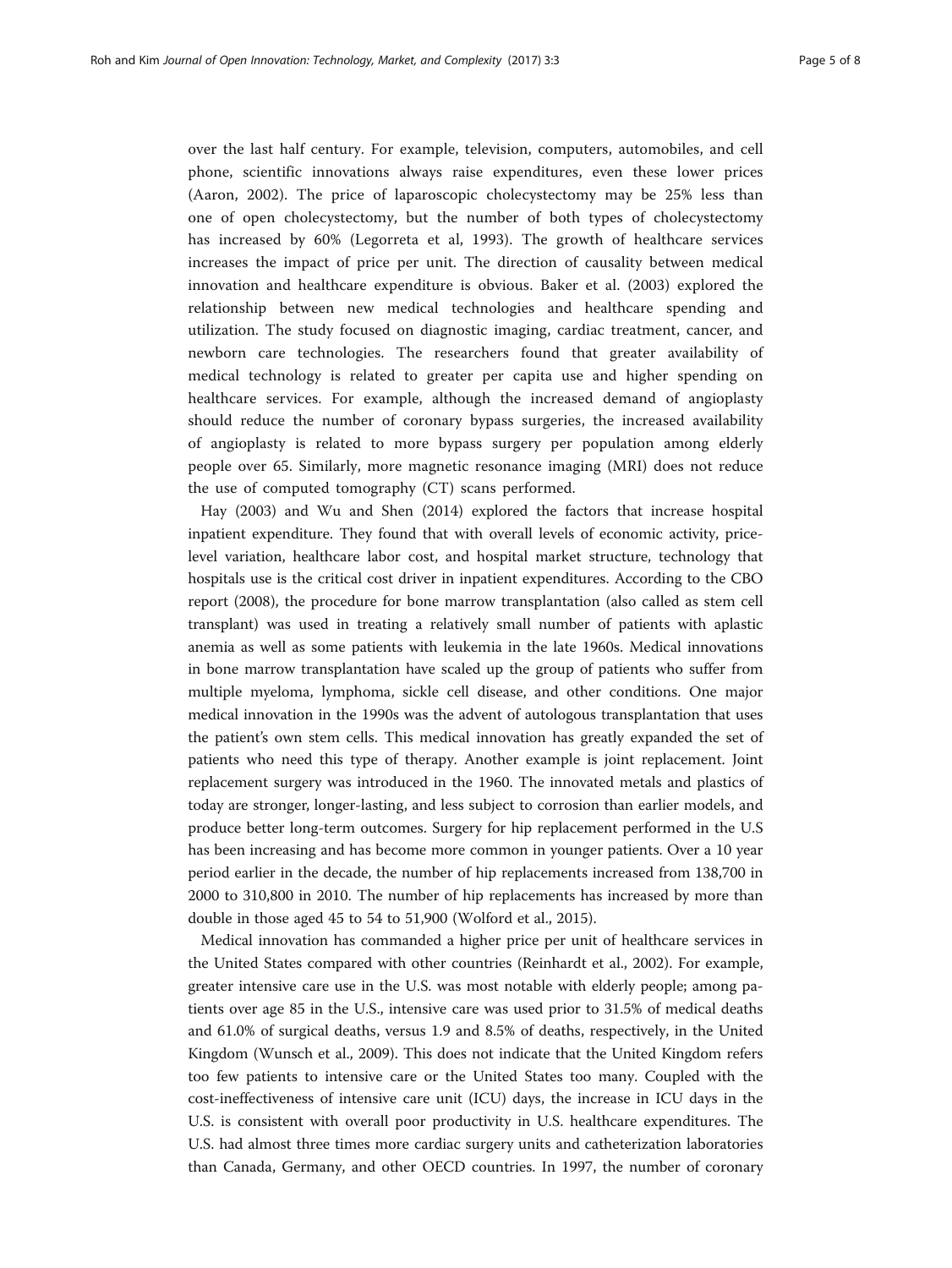artery bypass surgeries and revascularization per capita was twice as high in the U.S. compared with 15 other OECD countries (Reinhardt et al. [2002\)](#page-7-0).

The U.S. tends to easily accept expensive pharmaceutical treatments that have uncertain benefits. For example, Ezetimibe, an expensive drug to reduce plasma cholesterol levels, was recommended as a first-line treatment, and it was proved to be relatively ineffective at lowering cardiovascular disease. Jackevivius and her colleagues found that after adjusting for purchasing-power parity, expenditures for Ezetimibe, per 100,000 population, were higher in the U.S. than in Cananda by a factor of more than 4 (Jackevivius et al. [2008](#page-7-0)). The per capita expenditures for ezetimibe were \$.47 in the U.S. and \$2.16 in Canada, while the corresponding expenditure for stains were \$56.91 in the U.S and \$50.31 in Canada.

Although innovations in medicine reduce the cost of producing health outcomes of any given level of quality, medical innovations in quality and rapid use of those technologies lead to higher total expenditure on healthcare services. Medical innovations may increase spending by the provision of a greater amount of healthcare services than would have been provided otherwise.

#### Implications for controlling rising healthcare costs

There is consensus that advanced medical technology is a major driver of increasing healthcare expenditures. Medical technology broadly includes medical equipment, devices, medicines, procedures, and new medical knowledge. According to the Kaiser Family Foundation, medical technologic innovation made a contribution to at least half of the growth in healthcare expenditures in the U.S. (Kaiser Family Foundation, [2007](#page-7-0)). The benefits from advanced medical technologies are to increase life expectancy, to reduce disability among patients, and to decrease the mortality from critical diseases like heart attacks, brain cancer, and kidney failure, but the many new expensive medical technologies make it imperative that those medical technologies are commonly used.

In order to assess the effectiveness of medical technologies, a well-coordinated, independent and evidence-based authority needs to be established. Although the Office of Technology Assessment (OTA) that was created in 1972 was intended to provide objective and authoritative evaluation of the complicated technical and scientific issues to Congress, the OIA was closed in 1995. At the moment, there is no nationally centralized organization to analyze the costs and clinical benefits of new medical technologies. The effectiveness of technologic evaluation is conducted by various private and public organizations such as the Agency for Healthcare Research and Quality (AHRQ), the Medicare Coverage Advisory Committee, and the Department of Veterans Affairs. Professional organizations, such as the American College of Cardiology, the American Heart Association, and the American Academy of Obstetrics and Gynecology, evaluate and decide the clinical effectiveness of the best practices. Payers, such as insurance companies and managed care companies, also determine their own criteria for any available assessments. Finally, healthcare providers and patients can decide the utilization of healthcare technology regardless of the effectiveness or costs of medical technology. The authorities that assess the clinical and economical costs as well as benefits of medical technology are uncoordinated and dispersed throughout the private and public sectors. To provide effective analysis of medical technology, authorities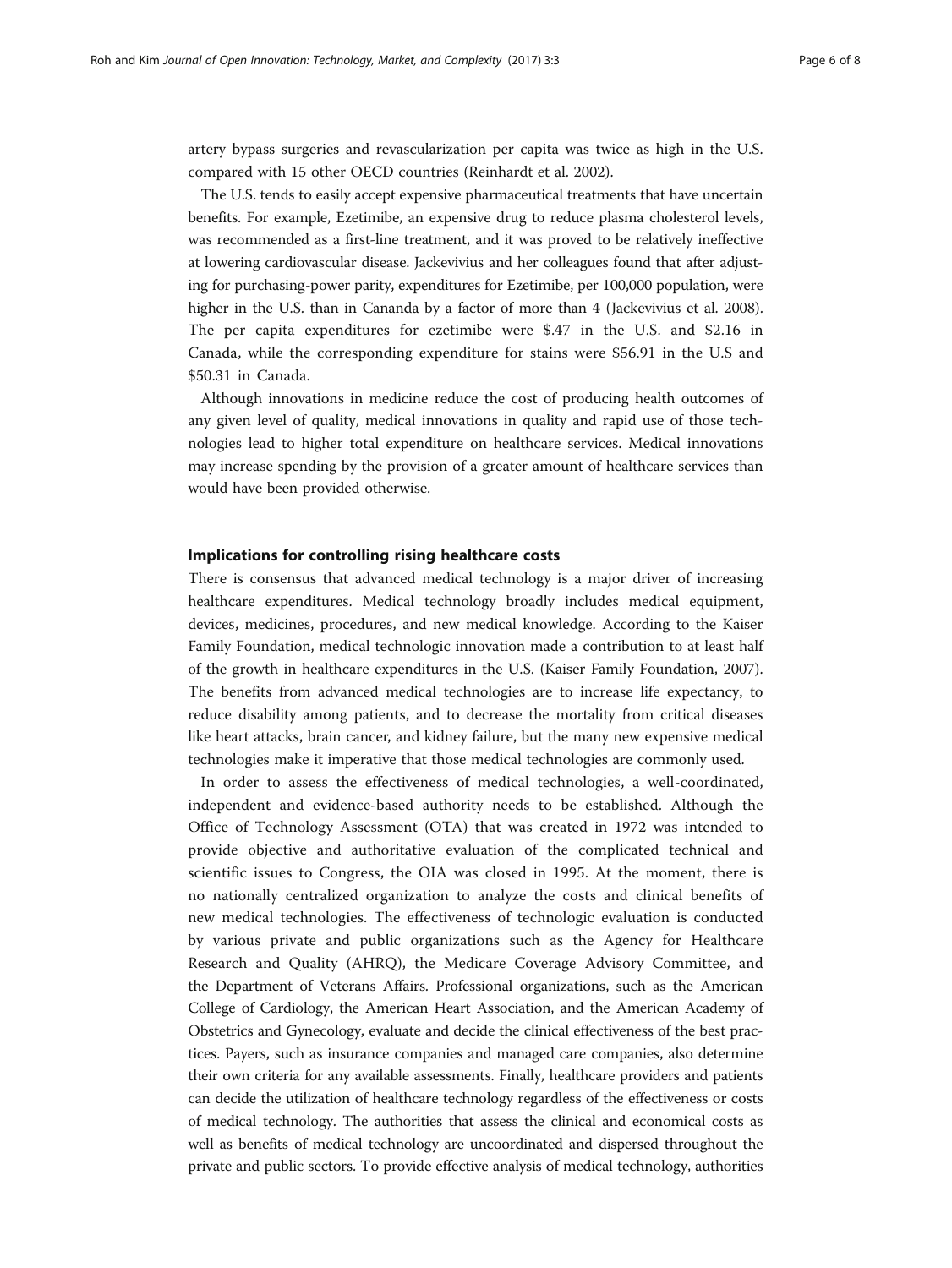<span id="page-6-0"></span>have to be independent, have to evaluate the evidence-based assessment, and have to be well-coordinated.

A free market in medical technology would mean having less regulation. It would also mean less regulation and less subsidization to market participants, such as healthcare providers, insurers, and healthcare consumers. Its results would increase competition among healthcare providers and insurers, would provide more choices for healthcare consumers, and would lower healthcare expenditures. For example, the price for LASIK surgery has decreased to as low as \$200 per eye in some areas, dropping from as high as \$4000 per eye a few years ago. Government policies induce price and service competition among service providers to mitigate increasing healthcare expenditures.

To control healthcare expenditures from overuse of medical technologies, assessment of medical technology must be enhanced. The definition of assessment is to examine safety, efficacy, outcome and cost, usually performed to inform coverage or benefit design decisions (Mendelson, et al., [1995\)](#page-7-0). The international Network of Agencies for Health Technology Assessment suggests health technology assessment be used to identify evidence on the costs and benefits of healthcare intervention, to synthesize health research findings about the effectiveness of the different interventions, to appraise the economic implications and analyze cost-effectiveness of intervention, and to evaluate social and ethical implications of the diffusion and use of medical technologies as well as the organizational implications (INAHTA, [2016\)](#page-7-0). Useful and reliable information regarding medical technologies must be widely disseminated to the public to reduce the demand of medical technology from healthcare providers and consumers. After AHRQ was established, it has become the most prominent federal agency to authorize various types of research on the effectiveness of medical technologies in the U.S. An independent and nonpartisan agency, wholly free from political pressure, must be created to analyze clinical and cost-effectiveness of new medical technologies.

#### Author details

<sup>1</sup>Department of Health Sciences, Lehman College/CUNY, 250 Bedford Park Blvd West, Bronx, NY 11064, USA. <sup>2</sup>Graduate School of Public Administration, Seoul National University, 56-1 Sillim-dong, Gwanak-gu, Seoul, South Korea.

Received: 31 December 2016 Accepted: 31 January 2017 Published online: 16 February 2017

#### References

Aaron, H. (2002). The Unsurpring Surprise of Renewed health care Cost Inflation. Health Affairs. doi[:10.1377/hlthaff.w2.85](http://dx.doi.org/10.1377/hlthaff.w2.85). Aspden, P. (2002). Medical Innovation in the Changing Healthcare Marketplace: Conference Summary. Washington, DC: National Academic Press.

- Baker, K., Birnbaum, H, Geppert, J., Mishol, D., Moyneur, E., (2003). The relationship between technology availability and health care spending. Health Affairs. W3-537-551. doi[:10.1377/hlthaff.w3.537](http://dx.doi.org/10.1377/hlthaff.w3.537).
- Barnato, A., Herndon, M., Anthony, D., Gallagher, P., Skinner, J., Bynum, J., & Fisher, E. (2007). Are Regional Variations in End-of-Life Care Intensity Explained by Patient Preferences?: A Study of the US Medicare Population. Medical Care, 45(5), 386–393.
- Center for Disease Control and prevention (2015). National Center for Health Statistics. Health, United States, 2014: In Brief. [http://www.cdc.gov/nchs/data/hus/hus14\\_inbrief.pdf.](http://www.cdc.gov/nchs/data/hus/hus14_inbrief.pdf) Accessed 3 Oct 2016.
- Chandra, A., & Skinner, J. (2012). Technology Growth and Expenditure Growth in Health Care. Journal of Economic Literature, 50(3), 645–680.
- Chernew, M., Hirth, R., Sonnad, S., Ermann, R., & Fendrick, A. (1998). Managed care, medical technology, and health care cost growth: a review of the evidence. Medical Care Research and Review, 55(3), 259–288.
- Congressional Budget Office (2008). Technological Change and the Growth of Health Care Spending. [https://www.cbo.](https://www.cbo.gov/publication/41665) [gov/publication/41665](https://www.cbo.gov/publication/41665). Accessed 30 Sept 2016.
- Congressional Budget Office (2015). The Long-Term Outlook for Major Federal Health care Programs. [http://www.cbo.gov/](http://www.cbo.gov/sites/default/files/114th-congress-2015-2016/reports/50250/50250-breakout-Chapter2-2.pdf) [sites/default/files/114th-congress-2015-2016/reports/50250/50250-breakout-Chapter2-2.pdf.](http://www.cbo.gov/sites/default/files/114th-congress-2015-2016/reports/50250/50250-breakout-Chapter2-2.pdf) Accessed 30 Sept 2016.
- Cutler, D., & Huckman, R. (2003). Technological development and medical productivity: the diffusion of angioplasty in New York State. Journal of Health Economics, 22(2), 187–217.
- Cutler, D., & Kadiyala, S. (2003). The Return to Biomedical Research: Treatment and Behavioral Effects. In K. Murphy & R. Topel (Eds.), Measuring the Gains from Medical Research: An Economic Approach (pp. 110–162). Chicago: The University of Chicago Press.